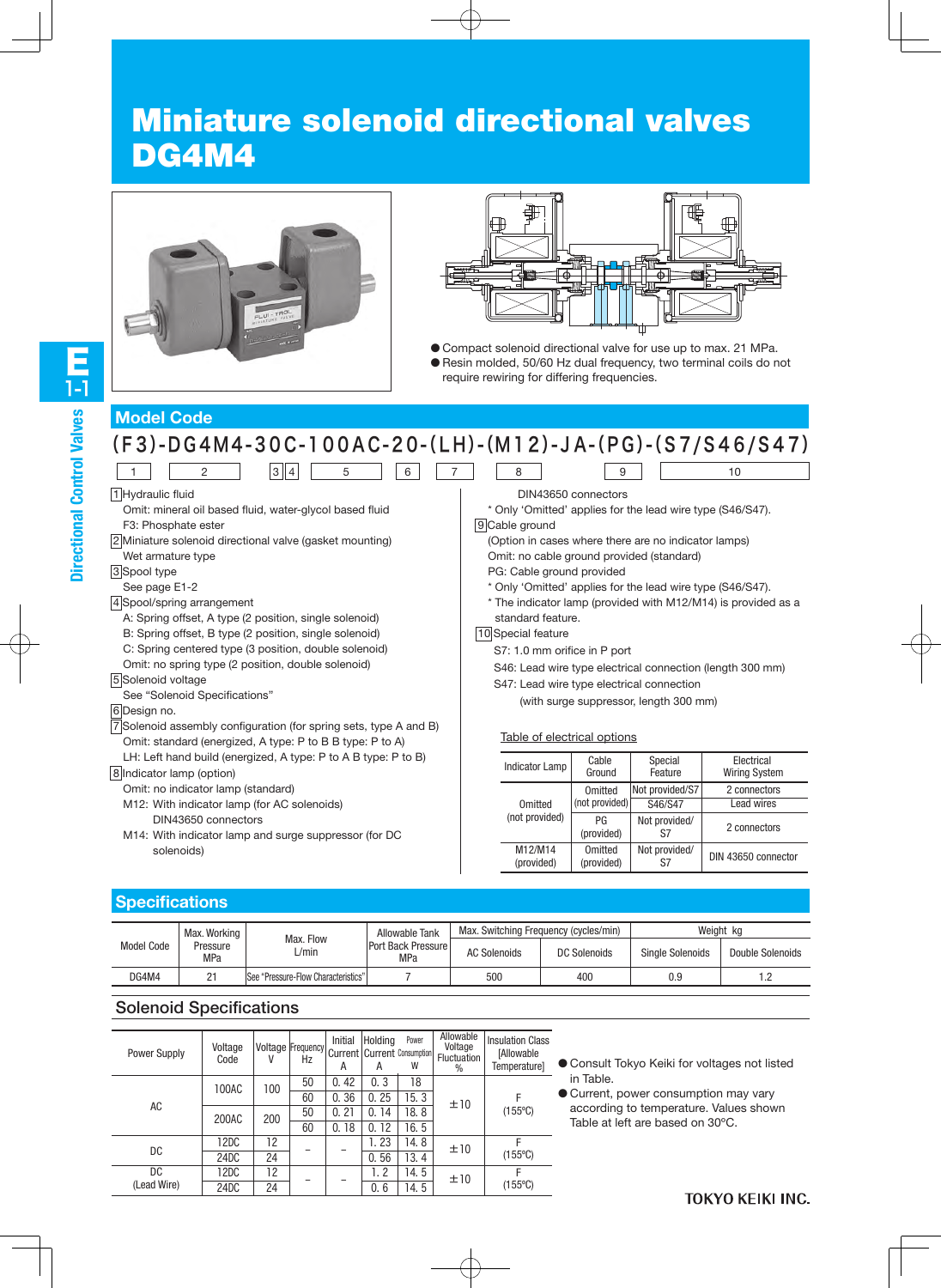|                        |                                                                                                                                                                                                                                                                                                                 | Model Code, Functional Symbol                                                                                                                                                                                                                                                                                                                                   |                                                                                              |        | Max. Flow L/min  |    |                |                                                                                                                       |     |                |               | Pressure Drop Curve No.   |               |               |  |  |
|------------------------|-----------------------------------------------------------------------------------------------------------------------------------------------------------------------------------------------------------------------------------------------------------------------------------------------------------------|-----------------------------------------------------------------------------------------------------------------------------------------------------------------------------------------------------------------------------------------------------------------------------------------------------------------------------------------------------------------|----------------------------------------------------------------------------------------------|--------|------------------|----|----------------|-----------------------------------------------------------------------------------------------------------------------|-----|----------------|---------------|---------------------------|---------------|---------------|--|--|
|                        | 3 Position                                                                                                                                                                                                                                                                                                      |                                                                                                                                                                                                                                                                                                                                                                 | 2 Position                                                                                   |        |                  |    |                |                                                                                                                       |     |                |               | <b>Switched Condition</b> |               |               |  |  |
| Spool<br>Center        |                                                                                                                                                                                                                                                                                                                 |                                                                                                                                                                                                                                                                                                                                                                 | Spring Offset                                                                                |        |                  |    |                |                                                                                                                       |     |                |               |                           |               |               |  |  |
| Position               | <b>Spring Centered</b>                                                                                                                                                                                                                                                                                          |                                                                                                                                                                                                                                                                                                                                                                 | <b>Left Hand Build</b>                                                                       | 3.5MPa | 7MP <sub>a</sub> |    |                | 10.5MPa 14MPa 17.5MPa 21MPa $P \rightarrow A$ $B \rightarrow T$ $P \rightarrow B$ $A \rightarrow T$ $P \rightarrow T$ |     |                |               |                           |               |               |  |  |
|                        | $-C -$                                                                                                                                                                                                                                                                                                          | $-B -$                                                                                                                                                                                                                                                                                                                                                          | $-B-LH-$                                                                                     |        |                  |    |                |                                                                                                                       |     |                |               |                           |               |               |  |  |
|                        | $DG4M4-3OC$                                                                                                                                                                                                                                                                                                     | $DG4M4-30B$                                                                                                                                                                                                                                                                                                                                                     | $DG4M4-30B-LH$                                                                               | 20     | 20               | 20 | 20             | 20                                                                                                                    | 20  |                |               |                           |               |               |  |  |
| 0 <sup>1</sup>         | XHITM<br>$\mathsf{h}$<br>PT.<br>a                                                                                                                                                                                                                                                                               | $\begin{picture}(20,20) \put(0,0){\line(1,0){10}} \put(10,0){\line(1,0){10}} \put(10,0){\line(1,0){10}} \put(10,0){\line(1,0){10}} \put(10,0){\line(1,0){10}} \put(10,0){\line(1,0){10}} \put(10,0){\line(1,0){10}} \put(10,0){\line(1,0){10}} \put(10,0){\line(1,0){10}} \put(10,0){\line(1,0){10}} \put(10,0){\line(1,0){10}} \put(10,0){\line(1$<br>PT.<br>a | $\mathbb{K}$<br>b<br>PT.                                                                     | 20     | 20               | 20 | 20             | 20                                                                                                                    | 20  | $\bigcirc$     | $\bigcirc$    | $\circled{1}$             | $\circled{1}$ | $\circled{1}$ |  |  |
|                        | $DG4M4-3IC$                                                                                                                                                                                                                                                                                                     | $DG4M4-31B$<br>A B                                                                                                                                                                                                                                                                                                                                              | $DG4M4-31B-LH$                                                                               | 15     | 13               | 12 | 9              | 9                                                                                                                     | 9   |                |               |                           |               |               |  |  |
|                        | $\bigtimes \mathop{\overline{\mathbb{H}}}\limits^{AB} \mathop{\overline{\mathbb{H}}}\limits_{\mathbb{R}} \mathop{\overline{\mathbb{M}}}\limits^{\mathbb{R}}$<br>鮃<br>PT.<br>a                                                                                                                                   | whit is<br>PT.<br>a                                                                                                                                                                                                                                                                                                                                             | $X\overset{\mathsf{AB}}{\underset{\smile}{\coprod}}\mathbb{W}$<br>一<br>b<br>PT.              | 15     | 13               | 12 | 9              | 9                                                                                                                     | 9   | $\bigcirc$     | $\circled{2}$ | $^{\circledR}$            | $\bigcirc$    |               |  |  |
| 世世                     | $DG4M4-32C$                                                                                                                                                                                                                                                                                                     | $DG4M4-32B$                                                                                                                                                                                                                                                                                                                                                     | $DG4M4-32B-LH$                                                                               | 20     | 20               | 20 | 20             | 20                                                                                                                    | 20  |                |               |                           |               |               |  |  |
| $\overline{2}$<br>عتما | $X$ $\overset{\text{AB}}{\underset{\text{F}}{\rightleftharpoons}} \overset{\text{AB}}{\underset{\text{F}}{\rightleftharpoons}} \overset{\text{B}}{\underset{\text{F}}{\rightleftharpoons}} \overset{\text{B}}{\underset{\text{F}}{\rightleftharpoons}} \overset{\text{B}}{\rightleftharpoons}$<br>赑<br>PT.<br>a | $\begin{picture}(120,115) \put(0,0){\line(1,0){15}} \put(15,0){\line(1,0){15}} \put(15,0){\line(1,0){15}} \put(15,0){\line(1,0){15}} \put(15,0){\line(1,0){15}} \put(15,0){\line(1,0){15}} \put(15,0){\line(1,0){15}} \put(15,0){\line(1,0){15}} \put(15,0){\line(1,0){15}} \put(15,0){\line(1,0){15}} \put(15,0){\line(1,0){15}} \put(15,0){\line$<br>PT.<br>a | $X^{\frac{AB}{1\text{-}1}}_{I\text{-}IM}$<br>b<br>PT.                                        | 20     | 20               | 16 | 5              | 5                                                                                                                     | 5   | $\circled{2}$  | $\circled{2}$ | $^{\circledR}$            | $\circled{2}$ |               |  |  |
|                        | $DG4M4-33C$                                                                                                                                                                                                                                                                                                     | $DG4M4-33B$<br>A B                                                                                                                                                                                                                                                                                                                                              | $DG4M4-33B-LH$                                                                               | 20     | 20               | 20 | 20             | 13                                                                                                                    | 11  |                |               |                           |               |               |  |  |
| 3                      | <b>HXRTM</b><br>PT.<br>$\mathsf{h}$<br>a                                                                                                                                                                                                                                                                        | <b>ELLE</b><br>PT.                                                                                                                                                                                                                                                                                                                                              | $\frac{\mathcal{L}^{\mathbf{A}\mathbf{B}}}{\mathcal{L}^{\mathbf{A}}\mathcal{L}}$<br>b<br>PT. | 20     | 20               | 16 | 5              | 5                                                                                                                     | 5   | $\circled{2}$  | $\circled{2}$ | $^{\circledR}$            | $\circled{2}$ |               |  |  |
| 江工                     | $DG4M4-34C$                                                                                                                                                                                                                                                                                                     | $DG4M4-34B$                                                                                                                                                                                                                                                                                                                                                     | $DG4M4-34B-LH$<br>$\mathsf A$ B                                                              | 18     | 13.5             | 9  | $\overline{7}$ | $\overline{7}$                                                                                                        | 4.5 |                |               |                           |               |               |  |  |
| $\overline{4}$         | $\frac{AB}{\sqrt{1+1}}$<br>PT.<br>b<br>a                                                                                                                                                                                                                                                                        | $\begin{picture}(20,10) \put(0,0){\line(1,0){10}} \put(15,0){\line(1,0){10}} \put(15,0){\line(1,0){10}} \put(15,0){\line(1,0){10}} \put(15,0){\line(1,0){10}} \put(15,0){\line(1,0){10}} \put(15,0){\line(1,0){10}} \put(15,0){\line(1,0){10}} \put(15,0){\line(1,0){10}} \put(15,0){\line(1,0){10}} \put(15,0){\line(1,0){10}} \put(15,0){\line(1$<br>P T<br>a | <b>HXH</b><br>PT.                                                                            | 18     | 13.5             | 9  | $\overline{7}$ | $\overline{7}$                                                                                                        | 4.5 | $\circled{3}$  | $\circledS$   | $\circled{3}$             | $\circled{3}$ | $\circled{2}$ |  |  |
|                        | $DG4M4-36C$<br>A B                                                                                                                                                                                                                                                                                              | $DG4M4-36B$<br>A B                                                                                                                                                                                                                                                                                                                                              | $DG4M4-36B-LH$<br>A B                                                                        | 20     | 20               | 20 | 20             | 20                                                                                                                    | 20  |                |               |                           |               |               |  |  |
| $6\overline{6}$        | <u>WYCHI IM</u><br>PT.<br>a                                                                                                                                                                                                                                                                                     | WHIT IS<br>PT                                                                                                                                                                                                                                                                                                                                                   | <b>FIXHM</b><br>PT.<br>$\mathsf{h}$                                                          | 20     | 20               | 20 | 20             | 13                                                                                                                    | 8   | $\circledcirc$ | $\bigcirc$    | $^{\circledR}$            | $\bigcirc$    |               |  |  |
|                        | $DG4M4-37C$<br>$A$ $B$                                                                                                                                                                                                                                                                                          | $DG4M4-37B$<br>A B                                                                                                                                                                                                                                                                                                                                              | $DG4M4-37B-LH$<br>A B                                                                        | 20     | 20               | 20 | 20             | 20                                                                                                                    | 20  |                |               |                           |               |               |  |  |
| 긒                      | 博<br>PT.<br>a                                                                                                                                                                                                                                                                                                   | well je<br>a<br>PT                                                                                                                                                                                                                                                                                                                                              | X H.<br>b<br>P T                                                                             | 20     | 20               | 20 | 20             | 20                                                                                                                    | 20  | $\bigcirc$     | $\circled{2}$ | $\circled{1}$             | $\circled{2}$ |               |  |  |

## Spool Types and Pressure-Flow Characteristics

 $\sigma$  official conditions.  $\sigma$  or fated voitages for both DC and AC during energization. AC soft \* Max. Flow: upper values for DC solenoids, lower values for AC solenoids. Solenoid conditions: 90% of rated voltages for both DC and AC during energization. AC solenoids values are for 60 Hz.

|                                 |                              |                                        |                                 |    |                 |    |    |                     |  | Pressure Drop Curve No.   |                                                                                           |   |   |  |
|---------------------------------|------------------------------|----------------------------------------|---------------------------------|----|-----------------|----|----|---------------------|--|---------------------------|-------------------------------------------------------------------------------------------|---|---|--|
| Spool<br>Transient<br>Condition | No Spring                    |                                        | Spring Offset                   |    | Max. Flow L/min |    |    |                     |  | <b>Switched Condition</b> |                                                                                           |   |   |  |
|                                 | Omitted                      | $-A -$                                 | Left Hand Build<br>$- A - LH -$ |    |                 |    |    |                     |  |                           | $P \rightarrow A$ $B \rightarrow T$ $P \rightarrow B$ $A \rightarrow T$ $P \rightarrow T$ |   |   |  |
| LT<br>$\overline{2}$            | $DG4M4-32$<br>A <sub>B</sub> | $DG4MA-32A$<br>A B                     | $DG4M4-32A-LH$<br>A B           | 20 | 20              | 20 | 20 | $\mathbf{z}$<br>ر ـ |  | $\overline{2}$            | $\circledZ$                                                                               | ② | Ĉ |  |
| ،T<br>$\mathbf +$               | ŢŖ.<br>b<br>PT a             | Ծ™™<br>与<br>+W∿<br>b<br>P <sub>T</sub> | HH.<br>a<br>P T                 | 20 | 20              | 20 | 20 | ≏<br>J              |  |                           |                                                                                           |   |   |  |

Note: • Max. flow refers to limit flow without valve malfunction for valve switching.

• In the case of the S47, some of the characteristics may differ from the ones presented in this table.

Characteristics Curve (viscosity 20 mm2/s, specific gravity 0.87) (typical examples)

### ● **Pressure Drop Characteristics**



- 1. For pressure drops  $(\triangle P_1)$  of viscosities other than 20 mm<sup>2</sup>/s, calculate using multiplier coefficients shown in below table.
- 2. The formula to calculate pressure drops  $(\triangle P_1)$  for specific gravities other than 0.87 is as follows.

△*P*1=△*P*×*G*1/*G*

- △*P*...........Values according to characteristics curve
- *G*..........0.87
- *G*1.........Desired specific gravity value

| Viscosity mm <sup>2</sup> /s                                                                          | $10-1$ | 20 <sup>1</sup> | 30   40   50   60   70   80   90   100   110   120   130   140   150 |  |  |  |  |  |  |
|-------------------------------------------------------------------------------------------------------|--------|-----------------|----------------------------------------------------------------------|--|--|--|--|--|--|
| Coefficient 0. 85 1. 00 1. 09 1. 17 1. 24 1. 29 1. 34 1. 38 1. 42 1. 46 1. 49 1. 52 1. 56 1. 59 1. 62 |        |                 |                                                                      |  |  |  |  |  |  |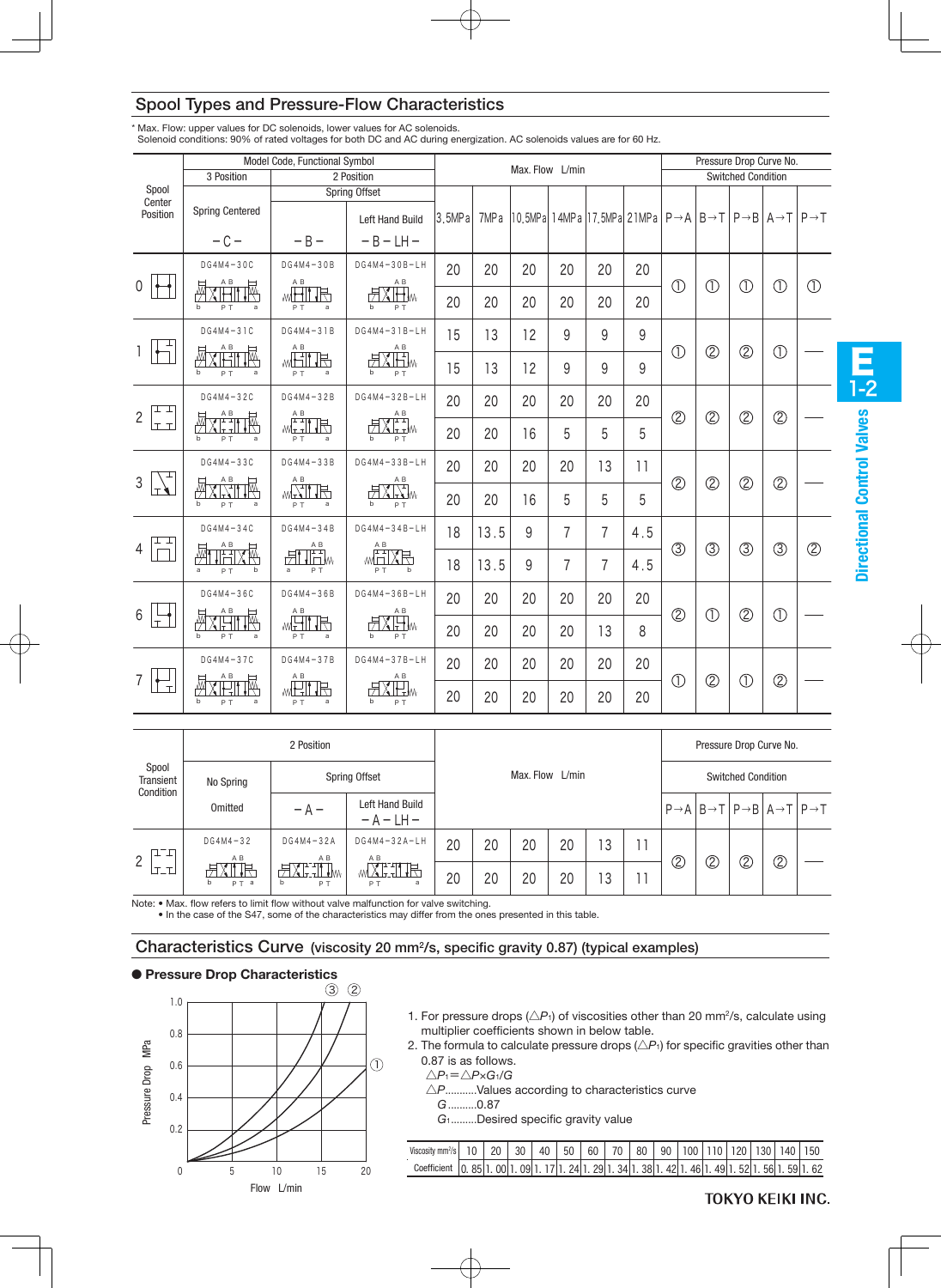## Switching Times

|                 |                      |                        |                      | Unit: ms     |  |
|-----------------|----------------------|------------------------|----------------------|--------------|--|
| Power<br>Supply | Operation            | <b>Spring Centered</b> | <b>Spring Offset</b> | No Spring    |  |
| AC              | Energize             | $12 - 17$              | $7 \sim 12$          | $12 \sim 17$ |  |
|                 | <b>Spring Return</b> | $17 - 22$              | $13 - 18$            |              |  |
|                 | Energize             | 32                     | 29                   | 30           |  |
| DC              | <b>Spring Return</b> | 18                     | 16                   |              |  |

Note: Values shown may vary according to spool type and circuit conditions.

## **Notes on Operation**

- Mounting orientation
	- Mount No Spring detented type valves so spool axis is horizontal. There are no mounting attitude restrictions for other spool/spring arrangements.
- Solenoid energization

Always ensure that one side of solenoid is deenergized before energizing the opposite side. For No Spring detented type valves, one side should always be energized continuously.

● T (tank) port piping

Prevent abnormal pressure surges above the allowable back pressure rating from being generated in T port. Valve is wet armature type so ensure that valve is always filled with oil.

- Malfunctions due to surge pressure Avoid combining flows of tank lines prone to surge pressures. Surge pressures in valve T port may lead to spool malfunctions.
- Using valves as two-way and three-way Valve is designed as four-way and max. flow is limited when used as two or three-way valves. Consult Tokyo Keiki for details.
- Long periods of solenoid energization Care should be paid as long periods of solenoid energization at high pressure may cause spool sticking and switching malfunction.
- Manual operation

Valve is solenoid pull type. For manual switching, push the manual override pin on the opposite side. This differs from push type solenoid switching valves. Also as shown in graph below, required actuation force increases with higher tank line back pressure.

## **Subplate**

| Valve<br>Model |        | Subplate          | Connection<br>Port Dia.<br>Rc | <b>Mounting Bolts</b> |     |           |
|----------------|--------|-------------------|-------------------------------|-----------------------|-----|-----------|
|                |        | DGME-02-JA-20-B-J | 1/4                           | 1/4-20UNC             |     |           |
|                |        | DGME-03-JA-20-B-J | 3/8                           |                       |     |           |
|                |        | Side Piping       |                               | DGME-02-JA-20-R-J     | 1/4 | M6        |
| DG4M4          |        | DGME-03-JA-20-R-J | 3/8                           |                       |     |           |
|                |        |                   |                               | DGM-02-JA-20-B-J      | 1/4 | 1/4-20UNC |
|                | Piping | DGM-03-JA-20-B-J  | 3/8                           |                       |     |           |
|                | Bottom | DGM-02-JA-20-R-J  | 1/4                           | M6                    |     |           |
|                |        | DGM-03-JA-20-R-J  | 3/8                           |                       |     |           |

- Subplate must be ordered separately.
- See page R6-6 for dimensions.
- See page R6-6 for plural mount subplates.
- Mounting bolts are not included.

● Conditions: No. 2 spool, open loop circuit, flow 10 L/min., supply pressure 10.5 MPa, fluid viscosity 20 mm<sup>2</sup>/s

[Circuit Example] [Switching Time Definition]



● Solenoid indicator lamp For valves with indicator lamps, the lamps will light when current flows to the solenoid.

3

 $\overline{\phantom{0}}$ 

● Electrical wiring





In cases of direct wiring

connector is used connector

\* Terminals 1 and 2 have no polarities.



# **Mounting Bolts (JIS B 1176, Strength Class 12.9)**

| <b>Hex Socket Bolts</b> | Qtv                     |  |
|-------------------------|-------------------------|--|
| <b>Metric Thread</b>    | <b>Unified Thread</b>   |  |
| $M6 \times 45$          | 1/4-20UNC $\times$ 44.5 |  |

● Mounting bolts must be ordered separately.

● Tightening torque of mounting bolts: 8 to 10 N•m

Directional Control Valves

**Directional Control Valves**

E

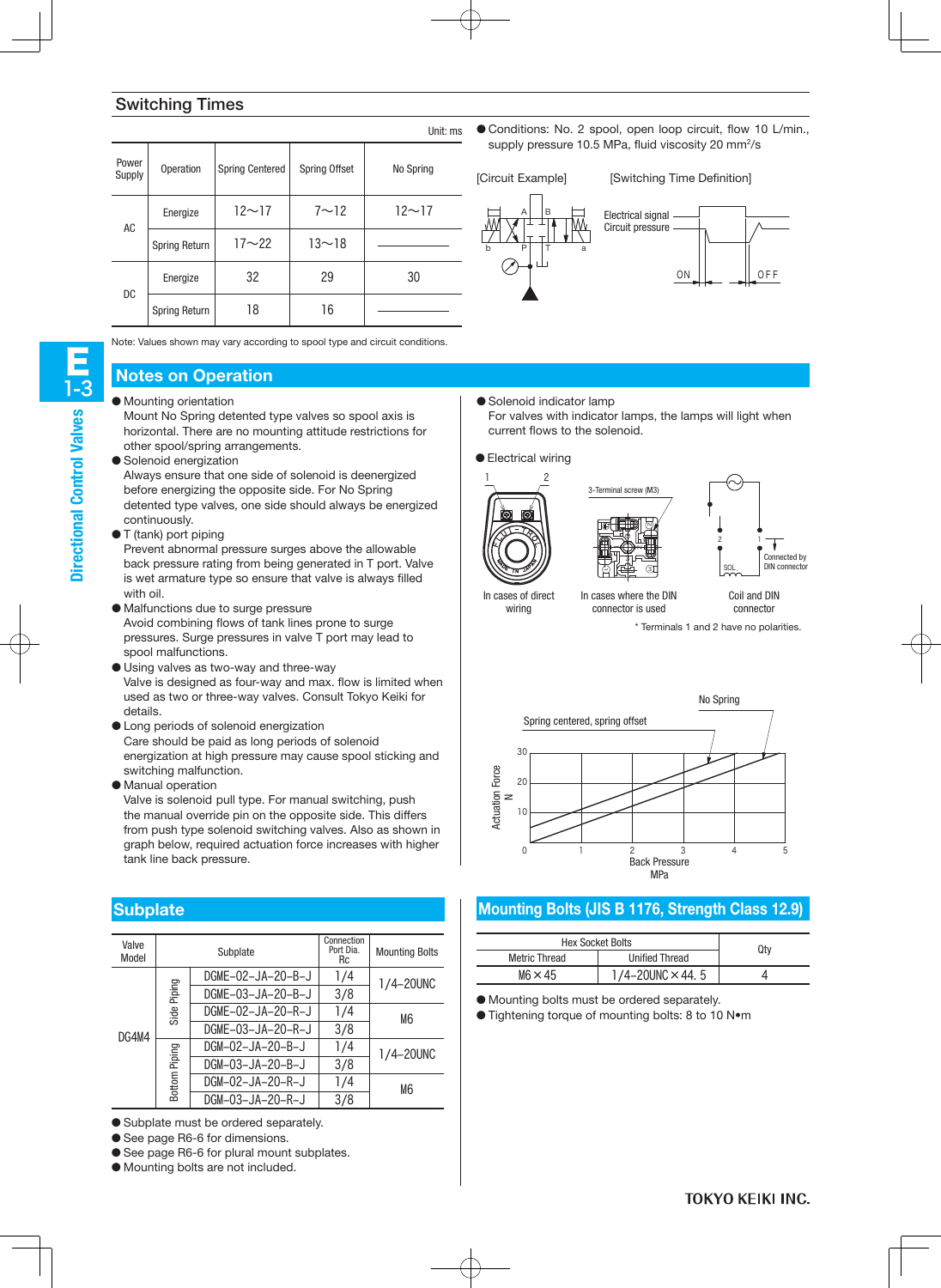#### No Spring DG4M4-32 Spring Centered DG4M4-3\*C







 $(89.8)$ 

.

674 .

م ۔<br>4 254 . Solenoid, 360º rotation



### With Indicator Lamp (Option)



#### Spring Offset, A Type DG4M4-32A





254.

 $50,8$ 

#### Spring Offset, B Type DG4M4-3\*B



**TOKYO KEIKI INC.**